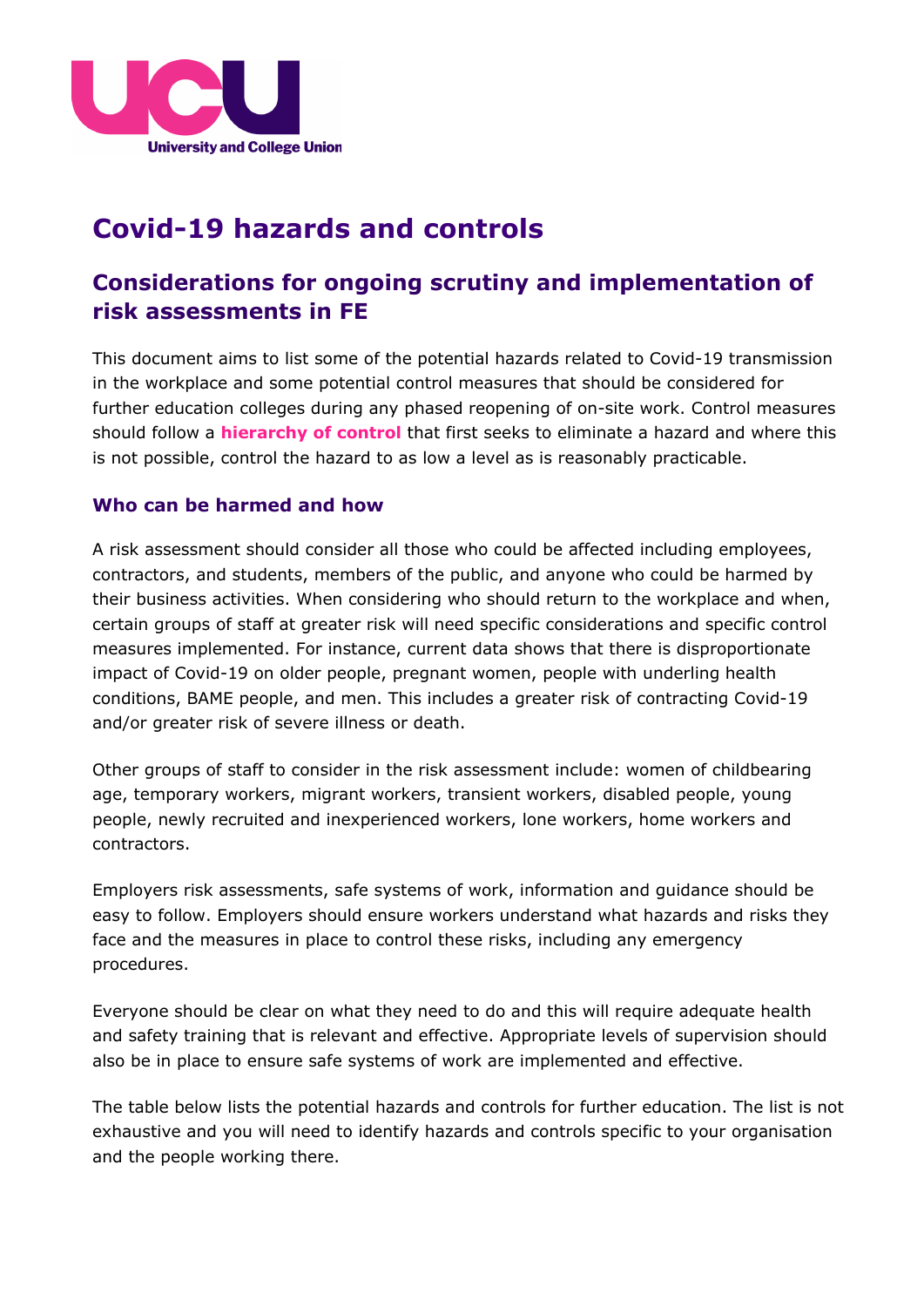| <b>Hazards and hazardous</b>                     | <b>Potential controls</b>                                                                                                                                                                                      |
|--------------------------------------------------|----------------------------------------------------------------------------------------------------------------------------------------------------------------------------------------------------------------|
| <b>activities</b>                                |                                                                                                                                                                                                                |
| <b>Transmission of Covid-19</b>                  | Homeworking to continue                                                                                                                                                                                        |
| via airborne particles,<br>infected surfaces and | Teaching and assessment delivered online                                                                                                                                                                       |
| waste                                            | Minimise on-site working requirements                                                                                                                                                                          |
| Group teaching on site/face-<br>to face          | Ensure administrative tasks are undertaken from home<br>should be (lesson planning, marking and assessment,<br>meetings)                                                                                       |
|                                                  | Reduce need for face to face contact while Covid-19<br>remains widespread and uncontrolled in the community                                                                                                    |
|                                                  | Implement new ways of working to reduce the number of<br>activities and people needed to engage in on site work.<br>E.g. alternative curriculum, teaching methods and<br>assessments.                          |
|                                                  | Invest in IT and equipment to allow for effective remote<br>working                                                                                                                                            |
|                                                  | Reduce numbers of people onsite at any one time -<br>staggered start times, staggered breaks etc                                                                                                               |
|                                                  | Reconfigure office or classroom spaces to ensure social<br>distancing of 2 metres minimum and ensure staff or<br>students are sitting side to side, or back to back, avoiding<br>face-to-face set ups.         |
|                                                  | Use of screens or dividers to separate areas using a<br>physical barrier.                                                                                                                                      |
|                                                  | Increase ventilation to ensure airborne particles are<br>dispersed. Consider use of air purifiers and other<br>ventilation systems following expert advice where this is<br>identified as a necessary control. |
|                                                  | Open windows to increase air flow in shared spaces.                                                                                                                                                            |
|                                                  | Ensure appropriate spaces are used for teaching that are<br>well ventilated, avoiding enclosed spaces and recirculated<br>air.                                                                                 |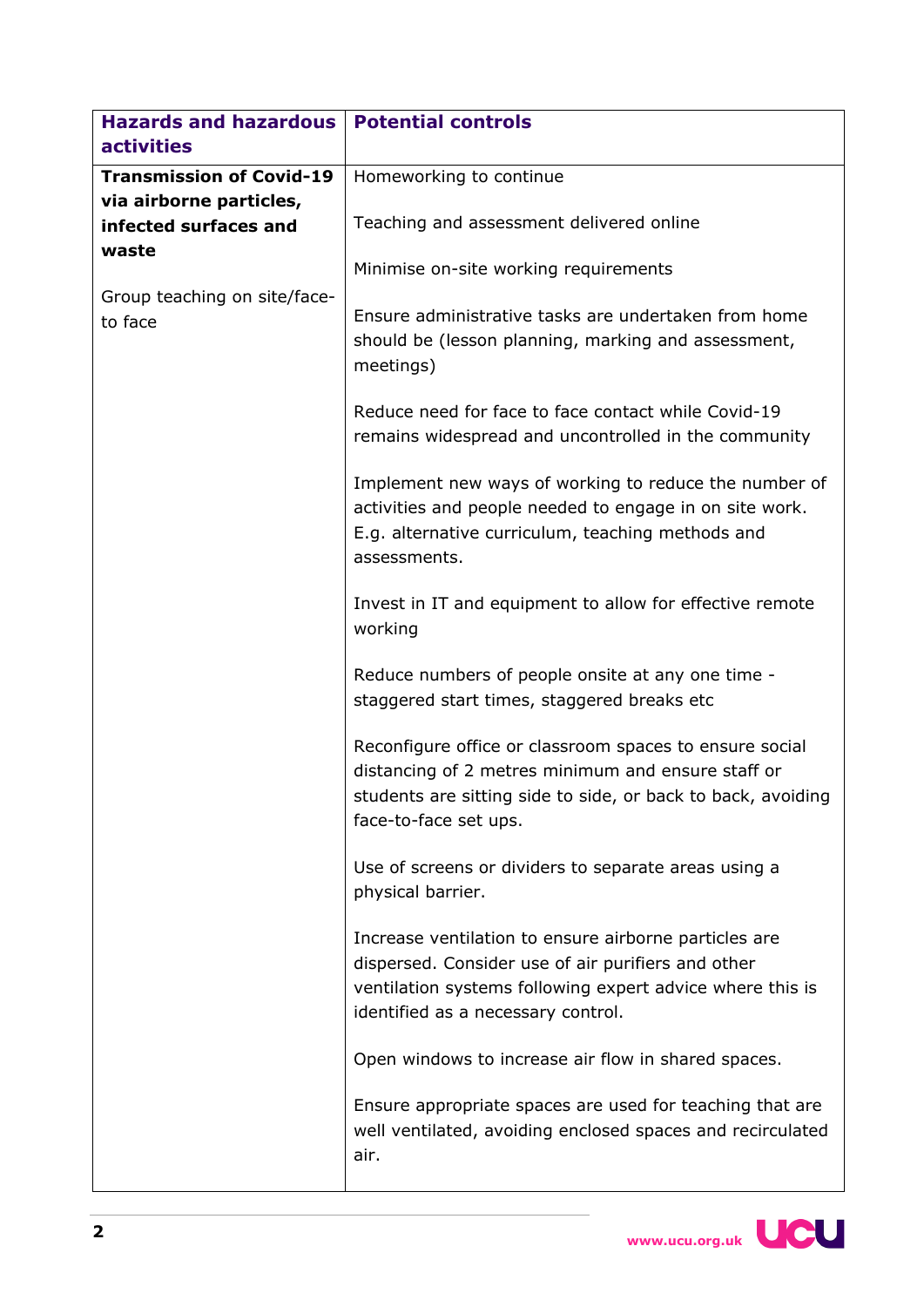|                         | Reduce social mixing - identify safe routes through        |
|-------------------------|------------------------------------------------------------|
|                         | buildings, corridors and rooms and safe use of any shared  |
|                         | facilities or communal areas. Rotas and cohorting of staff |
|                         | and students to reduce risk of virus transmission.         |
|                         |                                                            |
|                         |                                                            |
|                         | Ensure social distancing of 2 metres minimum for all on    |
|                         | site work.                                                 |
|                         |                                                            |
|                         | Change work systems to reduce contact with other people    |
|                         | as much as possible                                        |
|                         |                                                            |
|                         | Reduce usage of shared equipment - assign own              |
|                         | equipment or restrict access                               |
|                         |                                                            |
|                         | Surgical masks - for areas where groups of more than 2     |
|                         | will gather                                                |
|                         |                                                            |
|                         | Use of PPE – FFP3 /2 masks, gloves, aprons and coveralls,  |
|                         | face masks (safe system of work where required to          |
|                         | ensure safe usage and disposal)                            |
| 1:1 meetings with staff | Conduct meetings online or via teleconferencing.           |
| or students             |                                                            |
|                         | Consider alternatives and interim arrangements.            |
|                         |                                                            |
|                         | Reduce number and frequency of 1:1 meetings.               |
|                         |                                                            |
|                         | Ensure social distancing of 2 metres and avoid use of      |
|                         | enclosed spaces with poor ventilation for meetings.        |
|                         |                                                            |
| <b>On-site meetings</b> | Conduct meetings online or via teleconferencing.           |
|                         |                                                            |
|                         | Review processes to reduce need for on site or face to     |
|                         | face meetings.                                             |
|                         |                                                            |
|                         | Ensure social distancing in place for any meetings.        |
|                         |                                                            |
|                         | Reduced numbers attending meetings to low levels and       |
|                         | avoid enclosed spaces with poor ventilation for meetings.  |

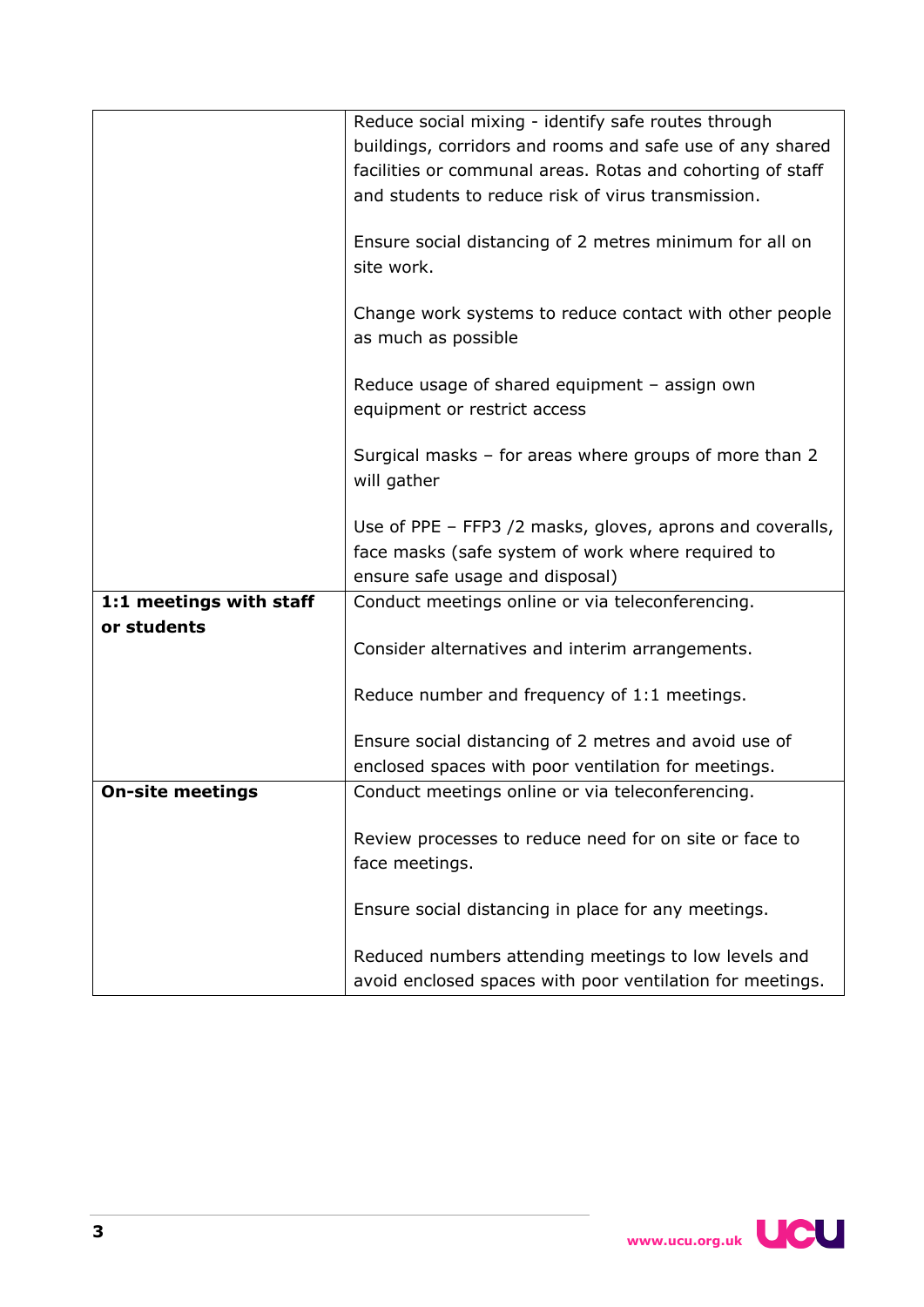| <b>Communal and shared</b>     | Close non-essential communal and shared areas.                                                                                                                                                                                                                                        |
|--------------------------------|---------------------------------------------------------------------------------------------------------------------------------------------------------------------------------------------------------------------------------------------------------------------------------------|
| areas                          |                                                                                                                                                                                                                                                                                       |
|                                | Reduce numbers of people who need to access communal                                                                                                                                                                                                                                  |
| break rooms<br><b>COL</b>      | or shared areas.                                                                                                                                                                                                                                                                      |
| canteens<br>ш                  |                                                                                                                                                                                                                                                                                       |
| social spaces<br>ш             | Physical partitions, screens or dividers in shared areas to                                                                                                                                                                                                                           |
| toilets and other welfare<br>ш | reduce social mixing across individuals or groups. Packed                                                                                                                                                                                                                             |
| facilities                     | lunches provided or brought in to avoid or reduce any<br>social mixing.                                                                                                                                                                                                               |
|                                |                                                                                                                                                                                                                                                                                       |
|                                | Minimise social mixing - restrict access to communal<br>areas to specific groups or cohorts of staff and students.<br>Introduce rotas, staggered times for breaks, schedule<br>work activities before or after lunch breaks to allow<br>people to eat lunch from home where possible. |
|                                | One-in-one out system for small, enclosed spaces and<br>spaces with poor ventilation eg toilets and welfare<br>facilities                                                                                                                                                             |
|                                | Ensure there are sufficient toilets and welfare facilities for<br>all those on site at any one time, taking into account safe<br>systems of work.                                                                                                                                     |
|                                | Activities and lessons scheduled to avoid crossing over<br>lunch times so staff and students can eat at home before<br>or after classes.                                                                                                                                              |
|                                | Social distancing clearly communicated with appropriate<br>levels of supervision, instruction and signage for all entry<br>and exit points. Associated safe system of work.                                                                                                           |
|                                | Ensure emergency arrangements (e.g. Fire and first aid)<br>are in place for those on site and safe systems of work,<br>emergency procedures and procedures for serious and<br>imminent danger.                                                                                        |
| <b>Bottlenecks into</b>        | Avoid routes that are likely to create bottlenecks or                                                                                                                                                                                                                                 |
| buildings, corridors,          | queues into buildings, classrooms.                                                                                                                                                                                                                                                    |
| stairwells, lifts,             |                                                                                                                                                                                                                                                                                       |
| classrooms and offices         | Identify different entry and exit point for different cohorts<br>of staff and students.                                                                                                                                                                                               |
|                                | Identify one-way entry and exit points with staggered<br>start and find times to avoid queuing.                                                                                                                                                                                       |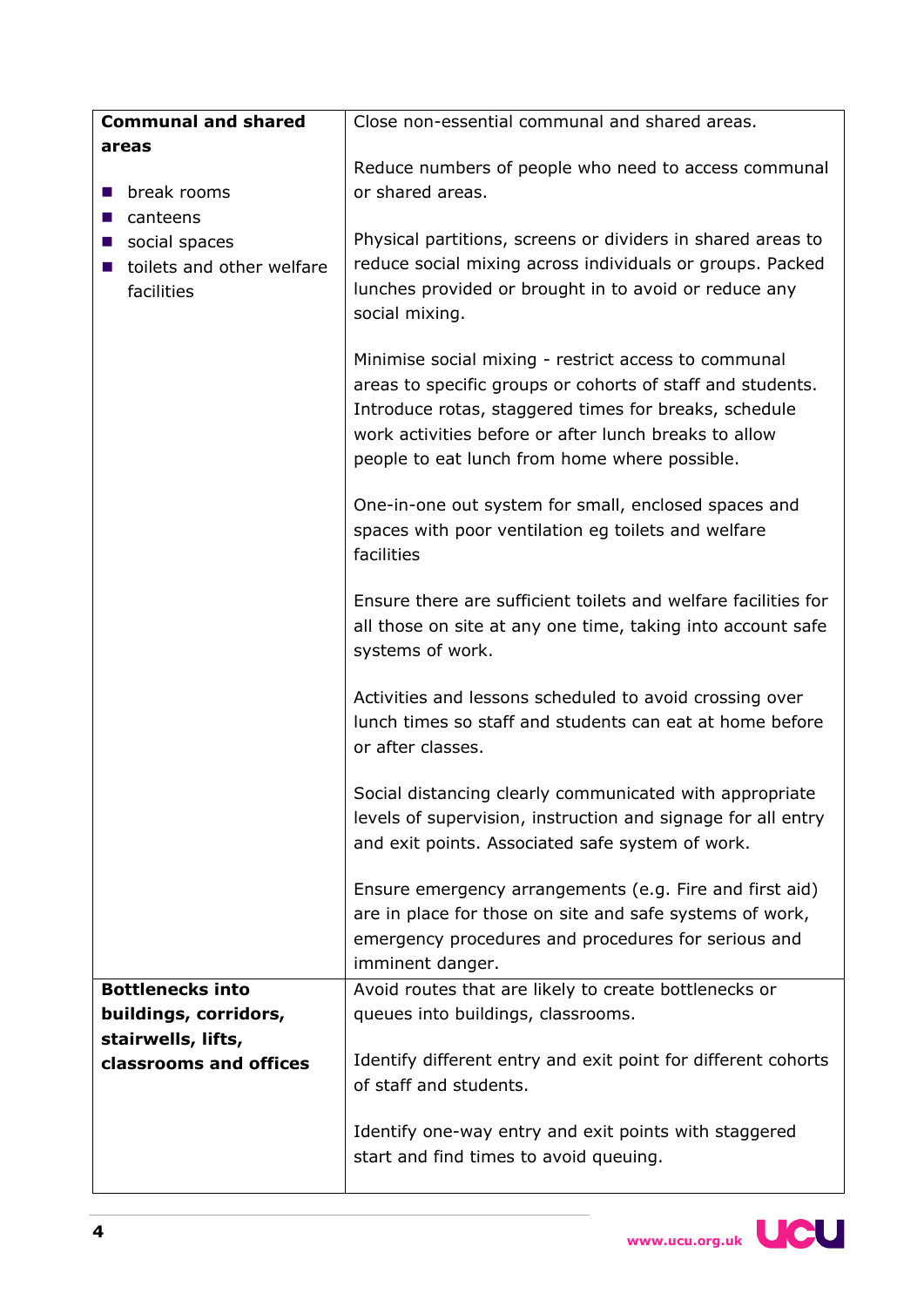|                                                                            | Queuing arrangements in place for entry and exit points<br>to buildings and rooms with appropriate supervision,<br>signage, information and instruction to ensure compliance<br>- safe system of work.<br>Restrict numbers entering buildings, classrooms or offices<br>at the same times (e.g. rotas, staggered start and finish<br>times).<br>Restrict access to areas where 2 metres distance will be<br>difficult to implement or maintain. |
|----------------------------------------------------------------------------|-------------------------------------------------------------------------------------------------------------------------------------------------------------------------------------------------------------------------------------------------------------------------------------------------------------------------------------------------------------------------------------------------------------------------------------------------|
|                                                                            | Restrict access to areas where people may gather or<br>congregate.                                                                                                                                                                                                                                                                                                                                                                              |
| <b>Transmission of Covid-19</b><br>via infected surfaces<br>(desks, doors, | Homeworking to avoid contact with infected surfaces or<br>objects.                                                                                                                                                                                                                                                                                                                                                                              |
| equipment, fixtures and<br>fittings, perishables)                          | Reduce time spent on site.                                                                                                                                                                                                                                                                                                                                                                                                                      |
| Cleaning regime and                                                        | Reduce contact with infected surfaces.                                                                                                                                                                                                                                                                                                                                                                                                          |
| personal hygiene                                                           | Reduce number of touchpoints by reorganising the<br>workplace to ensure touch free movement or activities<br>e.g. fixed opening of non-fire doors, fire doors held open<br>using mag-locks or equivalent engineering control.                                                                                                                                                                                                                   |
|                                                                            | Reduce usage of shared equipment.                                                                                                                                                                                                                                                                                                                                                                                                               |
|                                                                            | Restrict access to shared equipment e.g. printers.                                                                                                                                                                                                                                                                                                                                                                                              |
|                                                                            | Avoid taking infected equipment or documentation home<br>(e.g. initial studies find Covid-19 can last between 3 hours<br>and 4 days on paper at room temperature).                                                                                                                                                                                                                                                                              |
|                                                                            | Implement alternative assessment methods e.g. online or<br>telephone assessment, self-assessment documentation.                                                                                                                                                                                                                                                                                                                                 |
|                                                                            | Enhanced cleaning regime (cleaning after every group<br>activity, class, lecture) with associated safe system of<br>work. Implementation of regime closely monitored and<br>documented with associated safe system of work.                                                                                                                                                                                                                     |
|                                                                            | Deep cleaning before reopening of buildings and after any<br>suspected case of Covid-19 following safe system of work.                                                                                                                                                                                                                                                                                                                          |

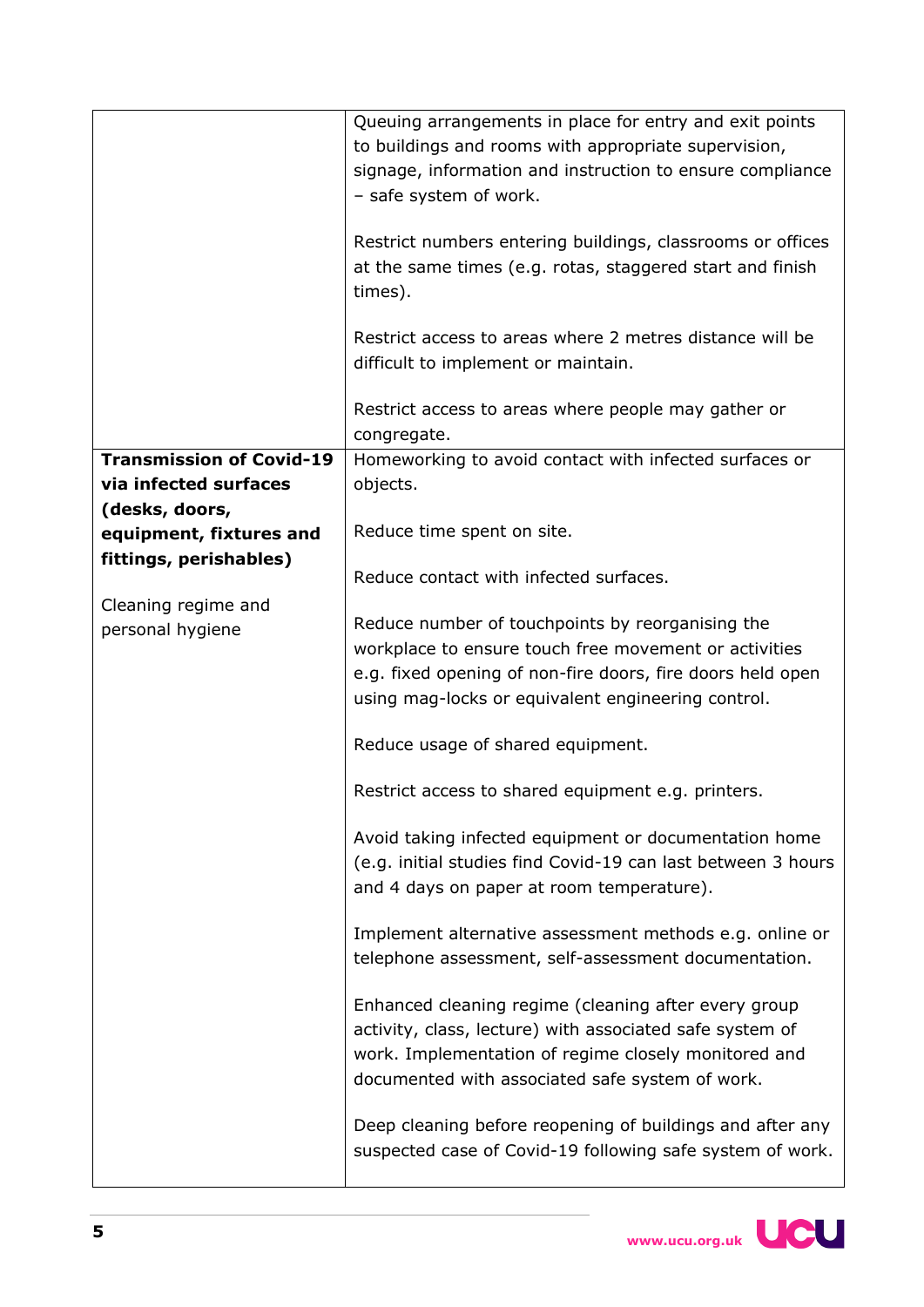|                       | Enhanced and more frequent cleaning of touchpoints in              |
|-----------------------|--------------------------------------------------------------------|
|                       | buildings, classrooms, corridors, stairwells, lifts etc.           |
|                       |                                                                    |
|                       | Clean equipment before and after usage and between                 |
|                       | users.                                                             |
|                       |                                                                    |
|                       | Restrict access to areas that have not been cleaned or             |
|                       | have no infection control measures in place.                       |
|                       |                                                                    |
|                       | Follow safe system to decontaminate any items that may             |
|                       | contain viable virus e.g. paper based assessments.                 |
|                       |                                                                    |
|                       | Wash hands before and after using equipment, before and            |
|                       | after entering rooms and before and after each activity.           |
|                       | Use hand sanitiser that can kill virus (e.g. minimum 60%           |
|                       | alcohol) when handwashing facilities. unavailable.                 |
|                       |                                                                    |
|                       | Ensure adequate provision of hand sanitiser, soap, paper           |
|                       | towels, and lidded, pedal push bins at key points across           |
|                       | the workplace.                                                     |
|                       |                                                                    |
|                       |                                                                    |
|                       | Use of PPE - gloves, aprons, RPE, face masks.                      |
| <b>Infected waste</b> | Infected waste (tissues, paper towels) to be disposed of in        |
|                       | lidded pedal push bins were possible.                              |
|                       |                                                                    |
|                       | Hand dryers in bathrooms turned off and provision of               |
|                       | lidded pedal operated bins in toilets.                             |
|                       |                                                                    |
|                       | Arrangements in place for regular collection and disposal          |
|                       | of hazardous waste with safe systems of work.                      |
|                       | Waste double bagged, labelled and disposed of as clinical          |
|                       | waste.                                                             |
|                       |                                                                    |
|                       | Safe procedure for storage, use and disposal of cleaning           |
|                       | materials and PPE.                                                 |
| <b>Travel to work</b> | Homeworking to avoid travel to workplace.                          |
|                       |                                                                    |
|                       | Covid-19 travel to work policy.                                    |
|                       |                                                                    |
|                       | Avoid all non-essential travel - consider remote options<br>first. |

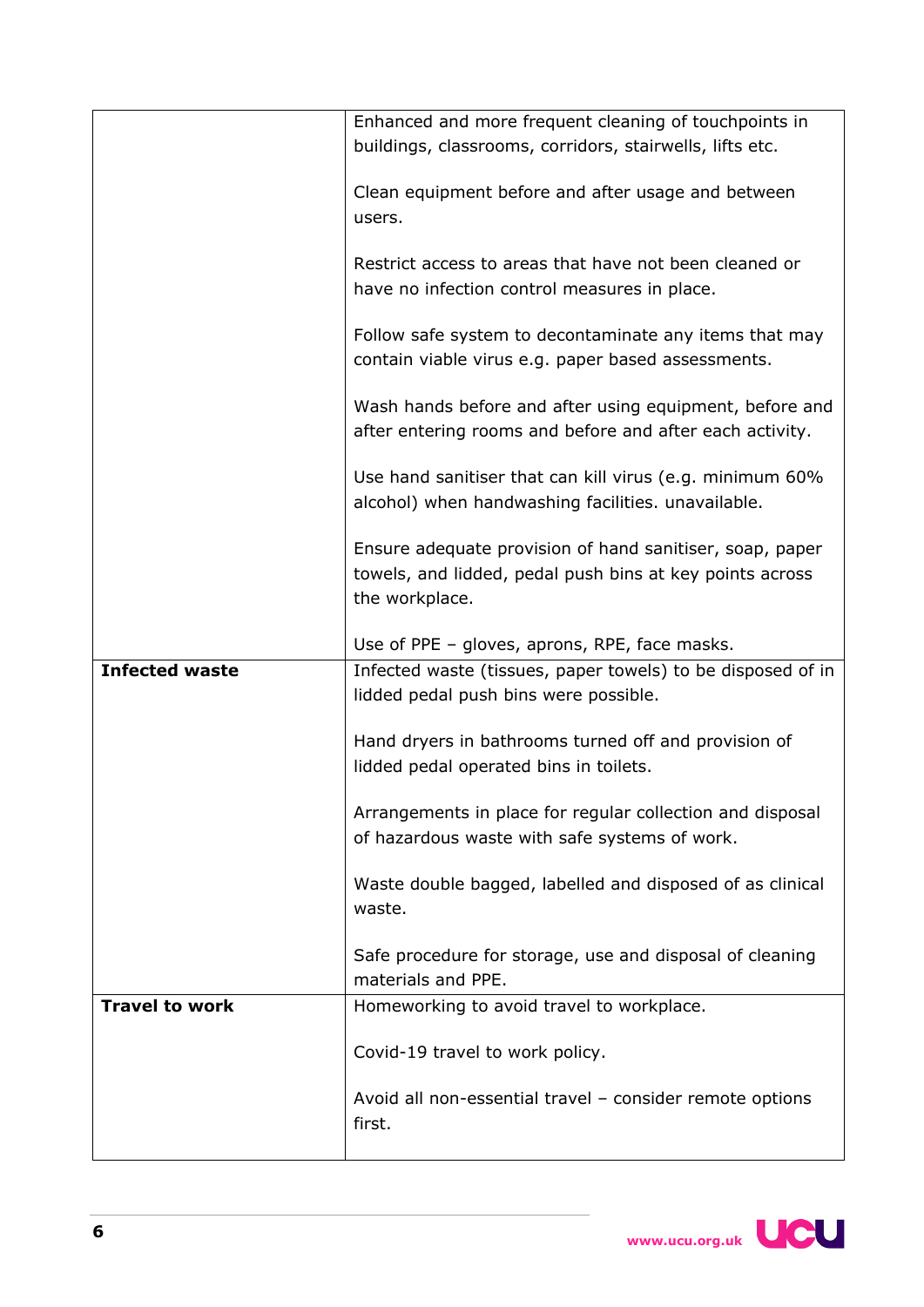|                                             | Avoid use of public transport.                                                                                                                                                                                                                                          |
|---------------------------------------------|-------------------------------------------------------------------------------------------------------------------------------------------------------------------------------------------------------------------------------------------------------------------------|
|                                             | Promote and support alternative travel arrangements.                                                                                                                                                                                                                    |
|                                             | Travel to work in cars alone (unless travelling to work<br>with other members of your household).                                                                                                                                                                       |
|                                             | Travel to work on bike.                                                                                                                                                                                                                                                 |
|                                             | Walk to work.                                                                                                                                                                                                                                                           |
|                                             | Increase car parking availability and bike storage<br>facilities.                                                                                                                                                                                                       |
|                                             | Increase access to showers and changing facilities on site.                                                                                                                                                                                                             |
|                                             | Suggest safe systems for use of car or public transport<br>and provide information on safe systems to<br>decontaminate clothing either at work or at home.                                                                                                              |
|                                             | Covid-19 travel to work policy.                                                                                                                                                                                                                                         |
|                                             | If using public transport, use PPE, face masks, hand-gel,<br>and follow safe systems including changing and cleaning<br>contaminated clothing.                                                                                                                          |
| On site staffing levels -                   | Reduce social mixing and reduce unnecessary contact by                                                                                                                                                                                                                  |
| absences due to COVID                       | cohorting of staff and students into fixed teams or                                                                                                                                                                                                                     |
|                                             |                                                                                                                                                                                                                                                                         |
| related illness,                            | partnering. This will also reduce impact of any confirmed                                                                                                                                                                                                               |
| requirement to self-<br>isolate, and caring | or suspected cases and reduce number of those required<br>to self-isolate for 14 days.                                                                                                                                                                                  |
| responsibilities.                           | Increase access to testing and encourage use of any<br>track, trace and isolate technology to reduce impact of<br>any outbreaks.                                                                                                                                        |
|                                             | Workforce plan to consider safe staffing levels during any<br>phased return. Minimum staffing levels considered for key<br>roles to ensure safe operation of the workplace (e.g.<br>cleaners, fire wardens, security staff, and those<br>implementing control measures. |
|                                             | Procedure in place for staff to remove themselves from<br>any serious and imminent danger from Covid-19.                                                                                                                                                                |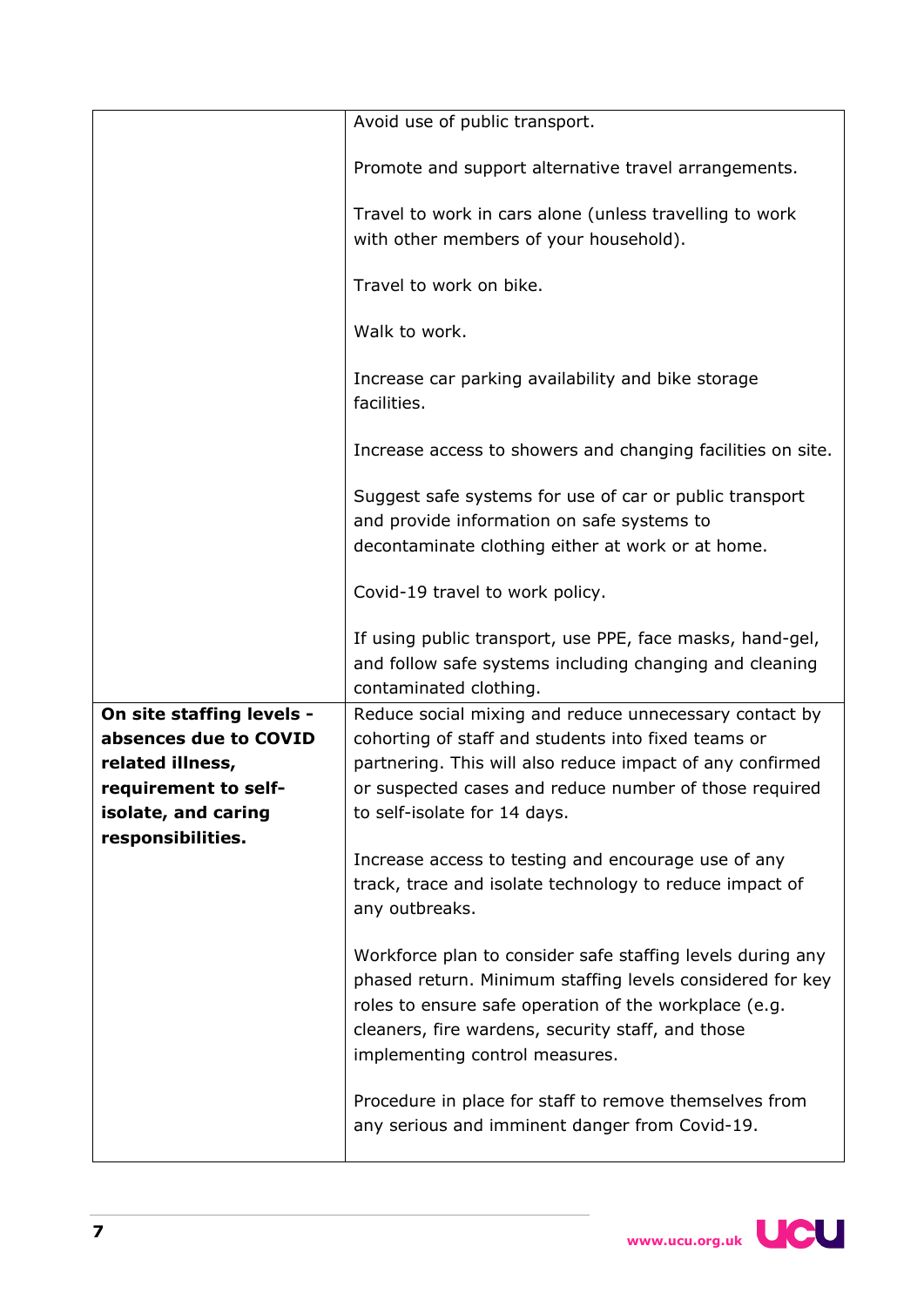|                               | Emergency procedures in place for phased return to          |
|-------------------------------|-------------------------------------------------------------|
|                               | onsite work with arrangements to mitigate any risks         |
|                               | associated with absences of key duty holders or staff e.g.  |
|                               | fire wardens and first aiders.                              |
|                               |                                                             |
|                               | Lone person working procedure for phased return and         |
|                               | safe systems of work.                                       |
| <b>Roles that may involve</b> | Reduce numbers on site.                                     |
| less than 2m social           |                                                             |
| distancing                    | Reduce time spent on site.                                  |
|                               |                                                             |
| e.g. First aider role,        | Reduce time spent together where social distancing          |
| personal care duties,         | cannot be maintained.                                       |
| working with student with     |                                                             |
| emotional and behavioural     | Cohort staff and students into smaller groups.              |
| difficulties                  | Safe systems of work in place for specific roles or         |
|                               | activities.                                                 |
|                               |                                                             |
|                               | Use appropriate PPE – RPE, gloves, aprons or coveralls,     |
|                               | face masks.                                                 |
| <b>Safety culture and</b>     | Take actions that will increase motivation to follow safe   |
| behaviour of staff and        | systems of work such as additional training, inductions,    |
| students                      | safety checks, supervision.                                 |
|                               |                                                             |
|                               | Utilise a range of communication methods to suit different  |
|                               | groups.                                                     |
|                               |                                                             |
|                               | Identify areas where additional training, information and   |
|                               | instruction are required and consider use of signage        |
|                               | throughout workplace to support implementation of           |
|                               | various control measures.                                   |
|                               |                                                             |
|                               | Undertake refresher training on work tasks and              |
|                               | equipment, particularly where that work is safety critical. |
|                               |                                                             |
|                               | Publish risk assessments and safe systems of work and       |
|                               | encourage feedback and review to ensure risks continue      |
|                               | to be managed to their lowest possible level.               |
|                               |                                                             |
|                               | Implement H&S training as identified in risk assessments    |
|                               | and training for staff in various safe systems of work      |
|                               | before any reopening.                                       |
|                               |                                                             |

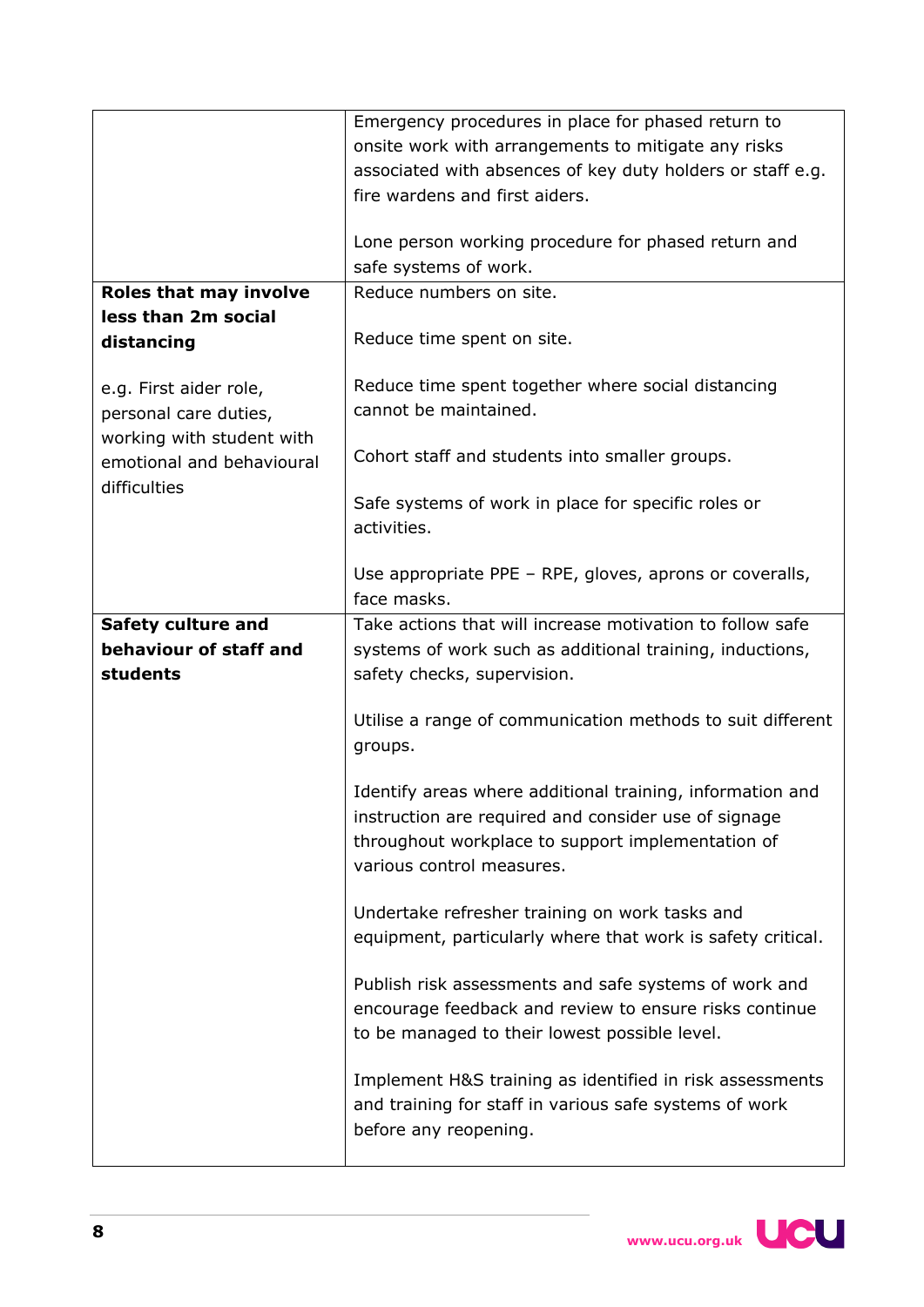|                                         | Consider piloting smaller and lower risk areas first and    |
|-----------------------------------------|-------------------------------------------------------------|
|                                         | make improvements to risk assessments and safe              |
|                                         | systems of work as needed.                                  |
| <b>Failure of control</b>               | Procedure for serious and imminent danger.                  |
| measures                                |                                                             |
|                                         | Promote understanding of health and safety arrangements     |
|                                         | that are in place and awareness of reporting mechanisms     |
|                                         | to highlight any new hazards, failed controls or near       |
|                                         | misses.                                                     |
|                                         |                                                             |
|                                         | Increase supervision of areas and activities that are       |
|                                         | higher risk for Covid-19 transmission and regularly review  |
|                                         | the effectiveness of control measures.                      |
| People at greater risk of               | Home working.                                               |
| viral transmission and                  |                                                             |
| poorer outcomes                         | Encouraging staff to disclose any increased risk factors    |
|                                         | and reassurance that they will be given additional          |
| Those in older age<br><b>COL</b>        | protections and considerations e.g. homeworking, lower      |
| groups $(60+)$                          | risk groups phased back to the workplace before higher      |
| ■ Those with underlying                 | risk groups.                                                |
| health conditions                       |                                                             |
| Those from BAME                         | Workforce planning to identify those staff and students at  |
| background                              | greater risk and for this data to inform return to work     |
| Men<br>ш                                | plans.                                                      |
|                                         | Alternative duties to allow for home working.               |
|                                         |                                                             |
|                                         | Temporary redeployment to allow work from home              |
|                                         |                                                             |
|                                         | Lower risk on-site activities with safe systems of work.    |
|                                         |                                                             |
|                                         | Increased access to testing.                                |
|                                         | Individual risk assessments where required.                 |
|                                         |                                                             |
|                                         | Priority access to PPE (FFP3/2 respirators, gloves, aprons. |
|                                         | PPE that is fit tested and staff have training in storage,  |
|                                         | cleaning, use and disposal. Safe system of work for PPE.    |
| Staff at greater risk of ill            | Home-working and flexible working arrangements in           |
| health due to impact of                 | place.                                                      |
| COVID-19                                |                                                             |
|                                         | Review of reasonable adjustments and additional support.    |
| Disabled staff (impact on<br><b>COL</b> |                                                             |
| reasonable adjustments,                 |                                                             |
| safe working                            |                                                             |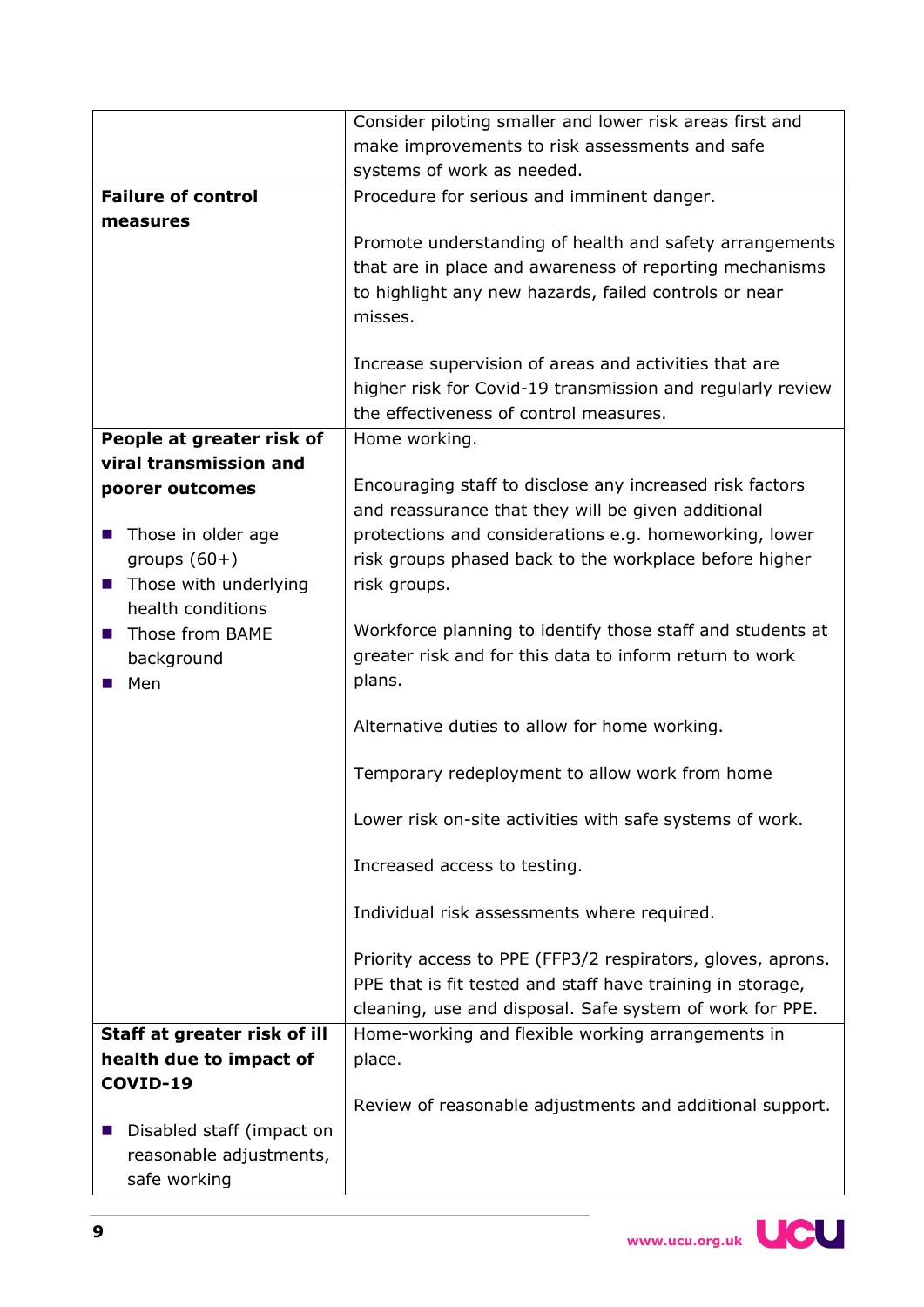| environments, access to                               | Encourage staff to disclose any issues and offer            |
|-------------------------------------------------------|-------------------------------------------------------------|
| support and conditions                                | reassurance that support can be given to prevent or         |
| that increase ill-health)                             | minimise impact on health and safety.                       |
| Parents and carers -<br>$\sim 100$                    |                                                             |
| predominantly women                                   | Workforce planning to ensure specific groups and their      |
| (more likely to have                                  | additional risks inform return to work plans.               |
| additional caring                                     |                                                             |
| responsibilities) less able                           | Induction to workplace and safe systems of work.            |
| to attend the workplace                               |                                                             |
| Those with members of<br>$\mathcal{L}_{\mathrm{eff}}$ | Alternative roles, duties, tasks considered where           |
| their household who are                               | necessary.                                                  |
| at greater risk of                                    |                                                             |
| contracting Covid-19 or                               | Individual risk assessments where required.                 |
| suffering poorer                                      |                                                             |
| outcomes.                                             | Flexible or alternative working arrangements.               |
|                                                       |                                                             |
|                                                       | Access to PPE for on-site work.                             |
| Health surveillance -                                 | Health surveillance arrangements in place to ensure early   |
| workers becoming ill at                               | signs of illness can be detected; e.g. temperature checks   |
| their place of work                                   | before entry to workplace or during the working day.        |
|                                                       |                                                             |
|                                                       | Daily self-reporting or confirmation of health checks       |
|                                                       | completed i.e. temperature, loss of smell/taste, new        |
|                                                       | persistent cough (coughing a lot for more than an hour,     |
|                                                       | three or more coughing episodes in 24 hours).               |
|                                                       |                                                             |
|                                                       | Health surveillance as an early warning system for any      |
|                                                       | outbreaks within the workplace.                             |
|                                                       |                                                             |
|                                                       | Health surveillance to ensure suitable control measures     |
|                                                       | are in place to prevent and reduce exposure to Covid-19     |
|                                                       | in the workplace.                                           |
| Domestic violence -                                   | Domestic violence policy for the workplace.                 |
| increased isolation at                                |                                                             |
| home and increased risk                               | Employer to increase awareness of domestic violence and     |
| of physical and mental                                | sources of advice and support.                              |
| harm                                                  |                                                             |
| <b>Welfare</b>                                        | Access to welfare facilities for frequent handwashing.      |
| facilities/personal                                   |                                                             |
| hygiene                                               | Restricted access to welfare facilities and safe systems of |
|                                                       | work.                                                       |
|                                                       |                                                             |
|                                                       | Washing stations provided or installed where needed, well   |
|                                                       | stocked with soap and paper towels, lidded pedal bins to    |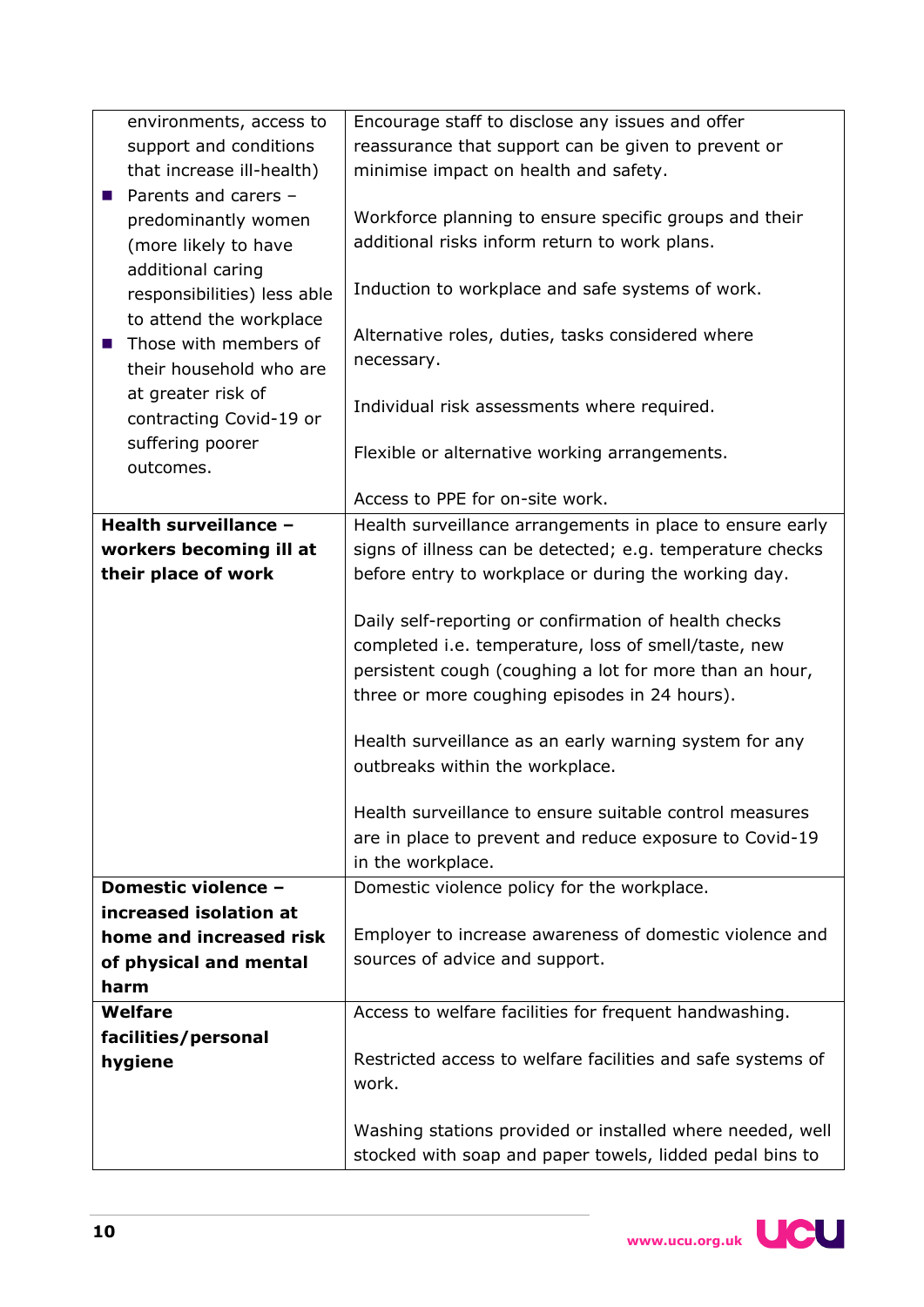|               | eliminate need to use hands and keep hazardous waste        |
|---------------|-------------------------------------------------------------|
|               | well contained.                                             |
|               |                                                             |
|               | Access to sufficient hand sanitiser that meets standards to |
|               | eliminate the virus.                                        |
|               |                                                             |
|               | Access to shower rooms and rooms to change out of           |
|               | travel or work clothes. Safe system of work.                |
|               | Isolation rooms or spaces for those who may become ill      |
|               | with Covid-19 symptoms at place of work with safe           |
|               | system of work.                                             |
| <b>Stress</b> | Refer to generic, preventative and organisation level       |
|               | stress risk assessment.                                     |
|               |                                                             |
|               | Risk assessment should identify potential stressors during  |
|               | Covid-19 and preventative and protective control            |
|               | measures that need to be implemented.                       |
|               |                                                             |
|               | Multiple changes to ways of working, new technology and     |
|               | pace of work due to Covid-19 and other impacts on           |
|               | mental health such as bereavement and isolation.            |
|               |                                                             |
|               | Stress risk assessments should consider the HSE             |
|               | Management Standards (demands, control, support,            |
|               | relationships, role, and change) to draw out the potential  |
|               | stressors for workers from various groups undertaking       |
|               | various work activities both on site and at home.           |
|               |                                                             |
|               | Controls can also look at workload agreements, reduced      |
|               | workload demands, alternative duties and activities,        |
|               | increased support and communication from managers,          |
|               | bereavement policy etc.                                     |
|               | Individual stress risk assessments to be competed as        |
|               | needed.                                                     |
| Homeworking   | Refer to homeworking risk assessment.                       |
|               |                                                             |
|               | Homeworking risk assessments can consider home              |
|               | environments, access to suitable equipment, training,       |
|               | advice and support, measures to support physical and        |
|               | mental well-being.                                          |
|               |                                                             |

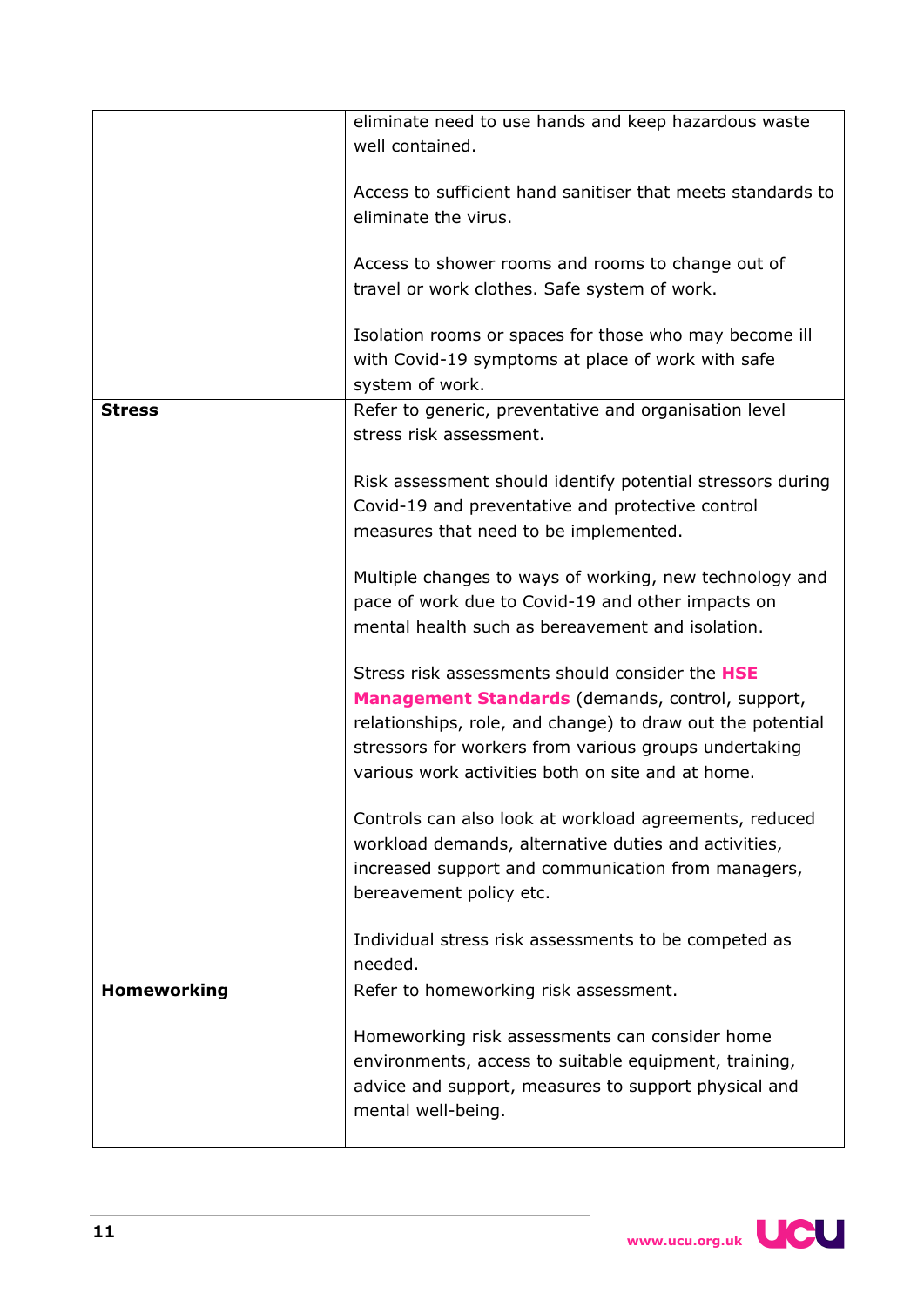|                             | Individual DSE risk assessments to be completed where      |
|-----------------------------|------------------------------------------------------------|
|                             | required and/or self-assessment checklists to ensure safe  |
|                             | working practices at home.                                 |
| <b>Emergency evacuation</b> | Emergency evacuation systems and procedures should be      |
| procedures (eg Fire)        | reviewed and adapted to take into account social           |
|                             | distancing requirements and lower staffing levels.         |
| <b>Personal protective</b>  | Ensure adequate supply of appropriate PPE as identified in |
| equipment (PPE)             | risk assessments.                                          |
|                             |                                                            |
|                             | Implement safe systems of work for use and disposal of     |
|                             | PPE and ensure fit testing and training is implemented in  |
|                             | advance to prevent transmission of Covid-19.               |

### **Additional considerations**

Risk assessments should also consider hazards associated with ad hoc and non-routine operations, seasonal tasks, different weather and environmental factors to ensure controls are adequate for all circumstances. For example, in hot weather people will be less likely to wear a face mask and may need increased access to drinking water. In addition, some controls may fail due to human behaviour or practical issues. For instance, PPE may not be available in sufficient type or quantity and some activities may not be able to continue as a result.

Reopening buildings and restarting systems safely ensuring all required checks have been done and remedial actions taken. All plant and equipment which have been closed during lock-down must be reviewed for safe operation and to identify new and existing hazards. For instance, hot and cold water systems present a risk of Legionnaires disease. Pest control and other environmental health considerations should also be reviewed and measures implemented before reopening of workplaces.

#### **Suggested questions for employers to inform the risk assessment process**

- What is the local infection rate/R number?
- What is the make-up of the workforce and student body by risk factors women, men, BME, disability, underlying health conditions, young people, new or inexperienced workers, transient workers, women of childbearing age, pregnant (list not exhaustive)? What steps have been taken to capture accurate information from staff and students on this? How has this informed workforce planning and return to work plans? Need to share this information and data with UCU.
- How will the above data inform their risk assessments or plans to re-open colleges?
- Are people in the organisation competent to undertake risk management and risk assessment in relation to Covid-19 and reopening plans? If not what H&S training will be implemented before reopening and what expertise will they bring in to ensure the